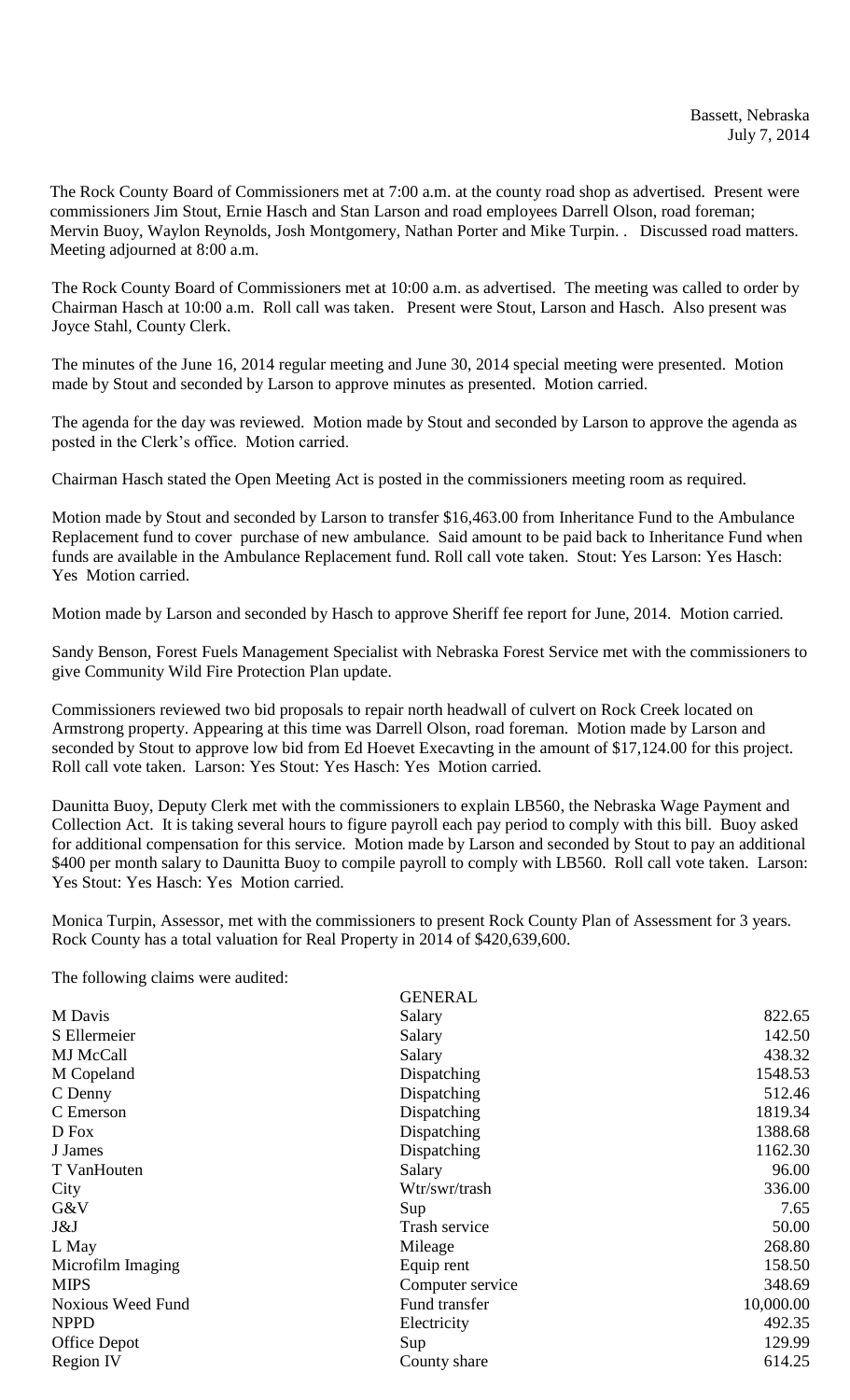| Region 4 Behavioral                               | County share               | 994.25     |
|---------------------------------------------------|----------------------------|------------|
| <b>RC</b> Clerk                                   | Mat retire                 | 492.10     |
| <b>RC Court</b>                                   | Court costs                | 17.00      |
| <b>RC</b> Hospital                                | Inmate health              | 40.18      |
| <b>RC</b> Sheriff                                 | Mileage                    | 50.98      |
| <b>RC</b> Clerk                                   | Mat soc sec                | 605.22     |
| <b>SourceGas</b>                                  | Ntl gas                    | 559.66     |
| <b>US Bank</b>                                    | Lodging                    | 178.00     |
| R Wright                                          | Contract labor             | 1,000.00   |
|                                                   | <b>ROAD</b>                |            |
| M Buoy                                            | Labor                      | 1566.00    |
| J Montgomery                                      | Labor                      | 1312.50    |
| D Olson                                           | Labor                      | 2242.21    |
| N Porter                                          | Labor                      | 1566.00    |
| W Reynolds                                        | Labor                      | 1570.90    |
| L Smith                                           | Salary                     | 750.00     |
| R Stolcpart                                       | Salary                     | 175.50     |
| M Turpin                                          | Labor                      | 1500.00    |
| City                                              | Wtr/swr/trash              | 62.00      |
| J&J                                               | Trash service              | 50.00      |
| Leon's                                            | Sup                        | 65.88      |
| <b>NMC</b>                                        | Parts/rep                  | 352.27     |
| Northern Plains                                   | Iron                       | 139.88     |
| <b>RC</b> Clerk                                   | Mat retire                 | 721.13     |
| <b>RC</b> Clerk                                   | Mat soc sec                | 805.89     |
| Van Diest Supply                                  | Chemical                   | 1378.56    |
|                                                   |                            |            |
|                                                   | HWY BRIDGE BUYBACK PROGRAM |            |
| <b>B</b> 's Enterprises<br><b>Frontier Diesel</b> | Culverts<br>Machine hire   | 2597.00    |
|                                                   |                            | 950.00     |
|                                                   | <b>LIBRARY</b>             |            |
| <b>TJ</b> Ellermeier                              | Mowing                     | 110.00     |
| M Turpin                                          | Cleaning/salary            | 116.00     |
| City                                              | Wtr/swr                    | 73.25      |
| <b>Brodart</b>                                    | Sup                        | 84.99      |
| <b>Companion Corp</b>                             | Software renewal           | 599.00     |
| G&V                                               | Sup                        | 72.18      |
| Ingram                                            | <b>Books</b>               | 187.11     |
| <b>NPPD</b>                                       | Electricity                | 82.26      |
| <b>OPC</b>                                        | Sup                        | 10.29      |
| <b>RC</b> Clerk                                   | Mat retire                 | 7.43       |
| RC Tel                                            | Service                    | 251.47     |
| A Shaw                                            | Contract labor             | 275.00     |
| <b>RC</b> Clerk                                   | Mat soc sec                | 17.29      |
| SourceGas                                         | Ntl gas                    | 40.83      |
| <b>US Bank</b>                                    | <b>Books</b>               | 174.55     |
|                                                   |                            |            |
|                                                   | <b>INHERITANCE</b>         |            |
| Ambulance Replacement Fund                        | Fund transfer              | 16.463.00  |
| Duff Cemetery                                     | Maint                      | 200.00     |
| J Keck                                            | Maint                      | 250.00     |
| Rose Hill Cemetery                                | Maint                      | 200.00     |
| <b>Sybrant Cemetery</b>                           | Maint                      | 200.00     |
| Thurman Cemetery                                  | Maiant                     | 200.00     |
| <b>Willdale Cemetery</b>                          | Maint                      | 200.00     |
|                                                   |                            |            |
|                                                   | 911 EMERGENCY EQUIPMENT    |            |
| CenturyLink                                       | Service                    | 467.01     |
| LLC CenturyLink Comm                              | Service                    | 5.86       |
| GeoComm                                           | Maint                      | 1056.87    |
| <b>Great Plains Comm</b>                          | Service                    | 172.96     |
| <b>Industrial Tower</b>                           | Tower rent                 | 439.34     |
|                                                   |                            |            |
|                                                   | E911 HOLDING ACCOUNT       |            |
| E911 Wireless Service Fund                        | Fund transfer              | 3,000.00   |
|                                                   | AMBULANCE REPLACEMENT      |            |
| <b>Firefox Rescue Equipment</b>                   | 2012 Ford Marque Ambulance | 161,200.00 |
|                                                   |                            |            |